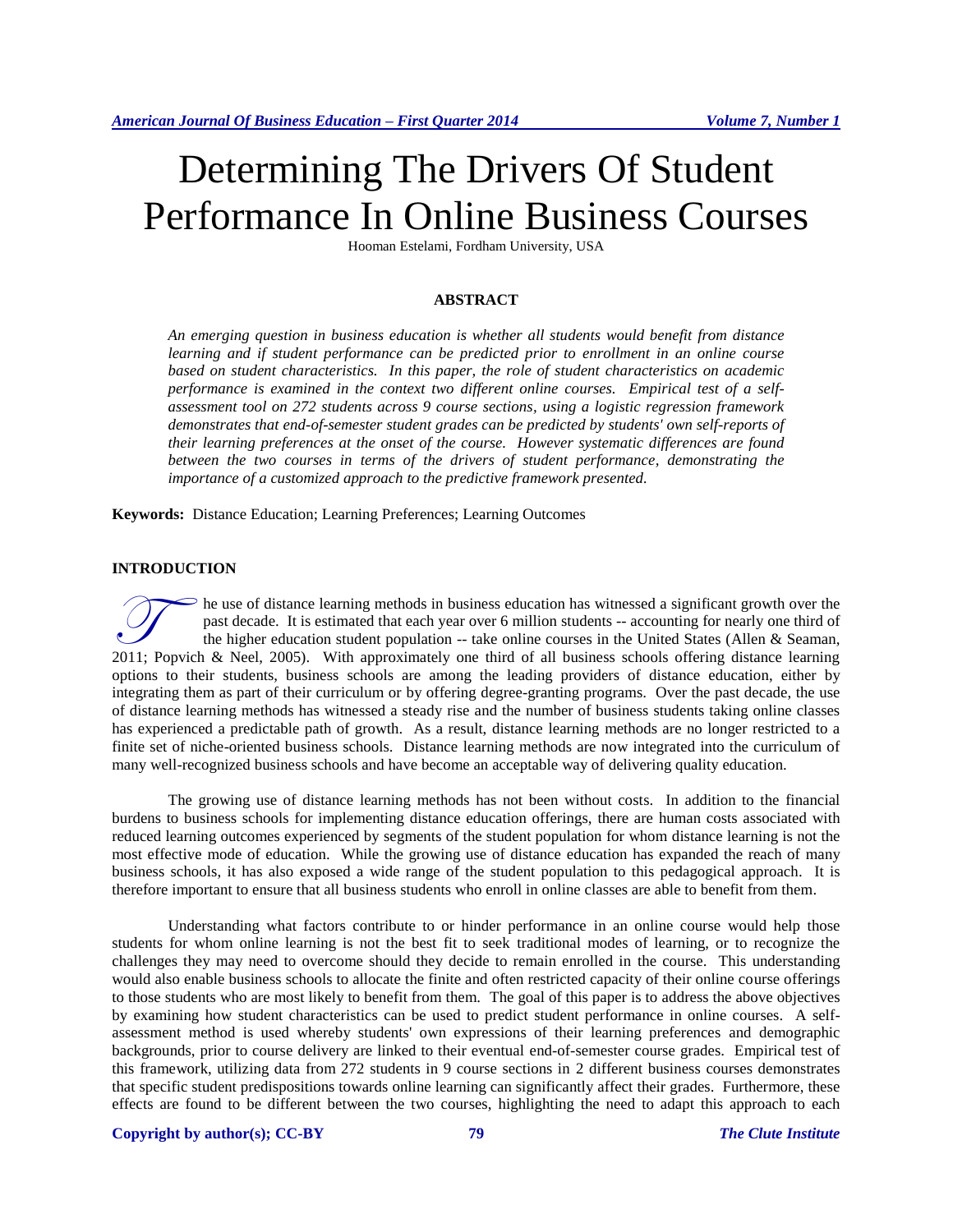course, enabling the instructor and the student to project course performance at the start of the term, and if needed to take corrective actions to optimize the path to learning.

#### **Transformation of the Learning Environment**

Distance education and online learning are largely interchangeable concepts which have experienced significant growth over the past decade. Despite this seemingly recent growth, distance education methods have been in use by educational institutions for nearly two centuries. The earliest documented cases of distance education date back to correspondence programs of the early 1800s offered in several European countries, covering courses in short-hand writing and composition (Edelson & Pittman, 2008). A primary outcome of distance education over the past two centuries has been the expansion of institutions' reach to demographic and geographic ranges of students beyond what is possible through traditional face-to-face teaching.

Ever since the inception of early forms of distance education, there have been documented cases of concerns by educators over students' ability to engage in education from a distance (Galloway, 1913; Nation's Business, 1926; Swiggett, 1915). These concerns were further heightened by the transition of the learning environment away from face-to-face settings as a result of the deployment of electronic technologies in the 1940s and 1950s and digital transmission of course content via the Internet over the past two decades (Rovai, Ponton & Baker, 2008). Concerns over student ability to engage in learning from a distance continue to be expressed today (e.g., Simonson, Smaldino, Albright & Zvacek, 2009; Wagner & Hugan, 2011), as the abandoning of traditional pedagogical approaches and lack of regular face-to-face contact with the teacher are considered by many as possible challenges to student learning.

Since the early 1990s the reach of distance learning programs has significantly increased due to the wide household adoption of the Internet (Allen & Seaman, 2011; Curran, 2008). The resulting learning environment enables timely, text-based communication between instructors and students, and increases in bandwidth capacity are now providing further enhancements to the learning environment by enabling new forms of communication to materialize. These include web-based meetings environments, podcasts, video-streaming and related multimedia platforms (Buhagiar & Potter, 2010). As a result the students' distance learning environment has changed rapidly and it is crucial for educators to understand the drivers of student learning in this fast evolving setting.

## **Research on Distance Business Education**

Considerable research has focused on examining the learning outcomes of distance business education as a function of the mode of teaching. This research stream, for the most part, has found that on average the degree of student learning in distance settings is equivalent to face-to-face settings. For example, Saneaton and Kogh (1999), examining the test scores of students in Information Technology courses found no statistically significant differences between online and face-to-face courses. Similar results were observed by Leasure, Davis and Thievon (2000), Hay, Hodgkinson, Peltier and Drago (2004), and Sweeney and Ingram (2001). In the context of a Business Statistics course, Grandzol (2004) also found that the quality of teaching was equivalent between distance and faceto-face classes. Similar results were observed by Friday et al. (2006) in the context of Organizational Management courses, and by Priluck (2004) in the context of marketing courses, whereby no statistically significant differences in performance scores were noted between online and face-to-face offerings.

Research has shown that specific characteristics of the instructor and the course can contribute to students' satisfaction and their perceptions of learning in distance learning environments. For example, in the context of MBA programs, Hay, Hodgkinson, Peltier and Drago (2004) found that both student satisfaction and studentinstructor interaction levels can be enhanced by utilizing distance learning methods, when compared to traditional face-to-face classes. This is because the distance learning medium enables students to reach out to the instructor more easily, outside the confines of classroom walls and beyond the standard time restrictions of class hours. Oblender (2002) found that dropout rates were considerably lower in online courses compared to face-to-face classes due to the increased time and logistical flexibility associated with the online learning environments. Parttime students, those with heavy family and professional obligations who may opt out of attending face-to-face classes are able to continue pursuing their educational goals by enrolling in distance courses where considerably higher degrees of geographic and time flexibility exist.

#### **Copyright by author(s)[; CC-BY](http://creativecommons.org/licenses/by/3.0/) 80** *[The Clute Institute](http://www.cluteinstitute.com/)*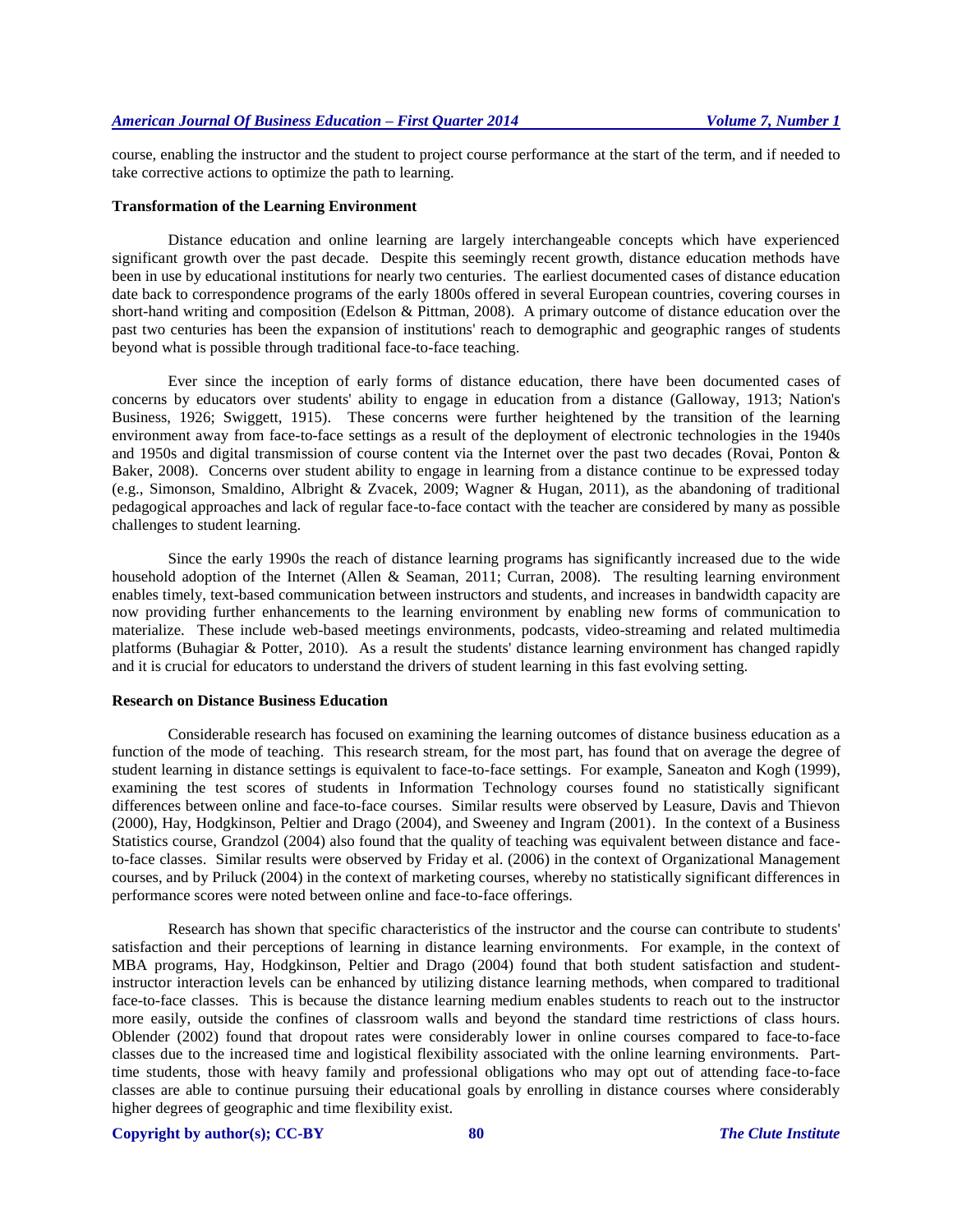Research has also identified the underlying characteristics of online business courses which contribute to learning outcomes. For example, in the context of marketing courses, Peltier, Drago and Schibrowsky (2003) examined course characteristics that influence students' perceptions of learning. Their study helped identify specific course characteristics that distance educators must manage in order to ensure positive learning outcomes. Research suggests that certain demographic variables can also affect the degree by which students benefit from online courses. For example, it has been found that online course performance is not affected by student age (Dutton, Dutton & Perry, 2002; Gerlich, Mills & Sollosy, 2009) and gender (Daymont & Blau, 2008; Dutton, Dutton & Perry, 2002; Friday, Friday-Stroud, Green & Hill, 2006), but is enhanced by an improved educational foundation (Artino, 2007; Gerlich, Mills & Sollosy, 2009). The existence of these variations highlights the need for the development of a better understanding of the drivers of student performance in distance learning settings for business students.

While research has begun to uncover the effects that course format and delivery mode may have on learning outcomes in business courses, relatively little research has helped identify the student characteristics that enhance or inhibit business students' learning outcomes in distance courses. How a student approaches the distance learning process can be critical to the quality of outcomes experienced and the amount of learning that is achieved (Gaytan & McEwen, 2007). Understanding this relationship would enable business schools to discourage students with learning approaches that do not match the demands of online courses, from taking such courses. This understanding would also provide an advanced indicator to such students of the challenges they may need to overcome in order to perform well in an online class, and may persuade some to seek traditional face-to-face forms of instruction instead.

#### **Predicting Student Performance in Online Courses**

The demands of distance education on students are considerably different from the demands of face-to-face instruction. Distance learning requires students to be self-driven and less reliant on others in advancing their coursework (DeTure, 2004; Wadsworth, Husman, Duggan & Pennington, 2007). Successful students in distance learning contexts have the ability to study assigned material and to absorb the communicated information on their own. This is a sharp contrast to courses in face-to-face formats where the constant engagement of the instructor with the students can inspire and drive student learning. Distance learning environments typically lack face-to-face interactions and require students to be effective communicators in a web-based learning environment and to be selfdriven in their learning approach (Rovai, Ponton & Baker, 2008).

Furthermore, from an information processing perspective, while face-to-face instruction requires students to be active viewers, listeners and participants within the confines of classroom walls, online courses often require knowledge acquisition to take place through self-administered media such as digitized or print materials, multimedia streaming and the use of discussion boards (Edirisingha, 2008; Rovai, Ponton & Baker, 2008). The reinforcing effects of face-to-face class discussions are therefore absent in online settings and are often relegated to chat room style non-synchronous online discussion boards. The ability of a student to engage and interact in this new instructional environment may therefore significantly affect his/her ability to absorb class instruction. Knowledge of the degree of fit between a student's learning preferences and the demands of the online learning environment is critical to achieving high performance levels and desired learning outcomes. Below are some of the factors that influence this relationship and can be used as predictors of student performance:

#### *Self Discipline*

Research suggests that students who set their own goals, and are able to regulate their use of time efficiently perform better in self-guided educational environments, such as those provided in distance courses (Al-Harthi, 2010; Deture, 2004; Hodges, 2008; Jackson, 2002). The positive impact of self-discipline on performance has been noted by researchers in a variety of fields, including sports (Cockerill, Pyle & Read, 1996), personal development (Gundlach, Martinko & Douglas, 2003) and career planning (Staples, Hulland & Higgins, 1999). In the absence of regular class meetings typical of traditional face-to-face classes, self-disciplined students who are able to maintain their own pace with the advancement of an online course's content are likely to benefit more from the course than those students who lack such discipline.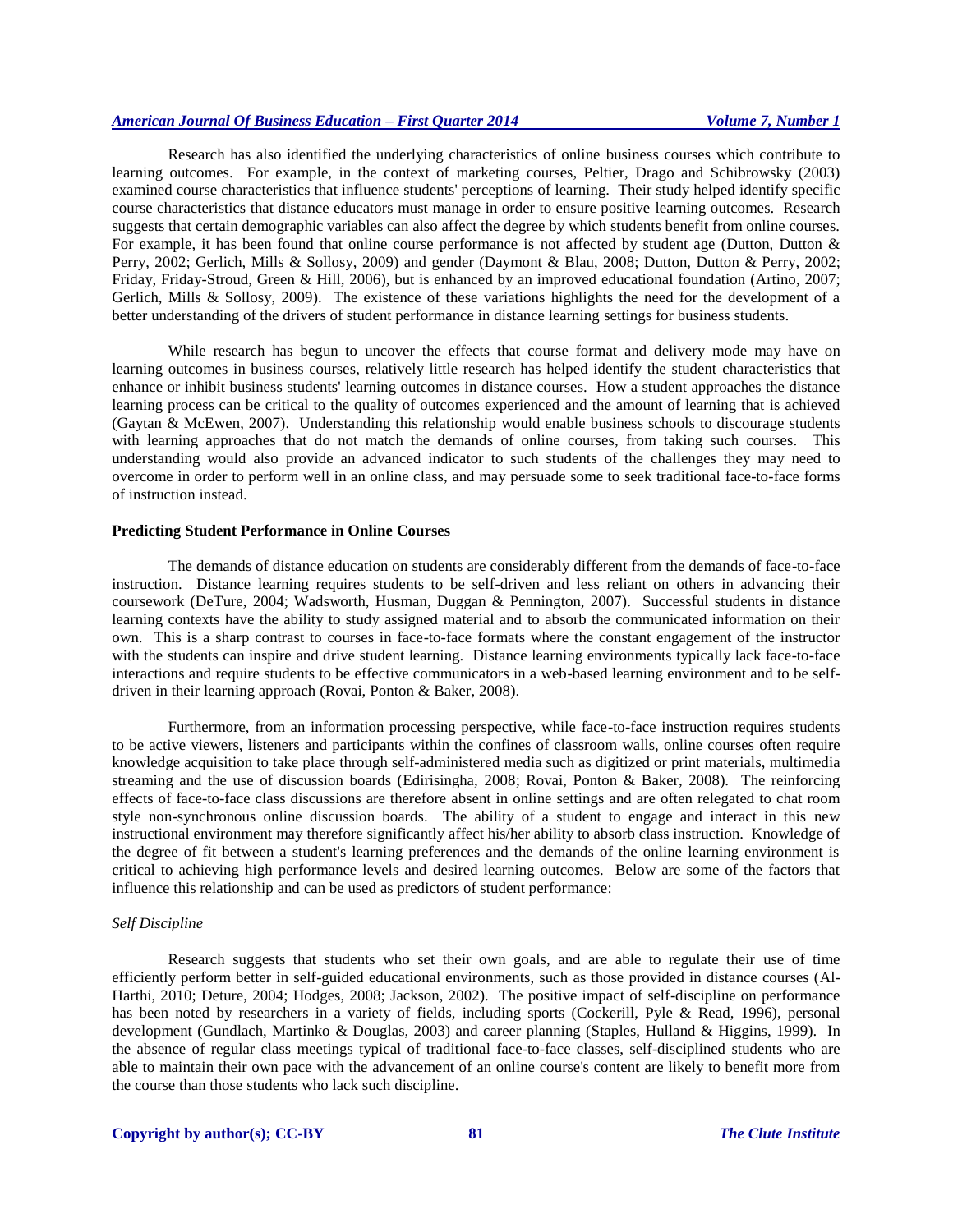# *Self-Efficacy in Learning*

A student's natural abilities and experience level in self-instruction can significantly enhance the learning experience in distance education settings. Individuals are known to be different in how well they can absorb new knowledge on their own (Lefrancois, 2011). While some individuals rely on the instruction, lecturing, and guidance of tutors, instructors, and coaches, others thrive in independent learning environments. In an online course setting where distance between the instructor and the student exists, both in terms of geography and time, self-efficacy in learning is critical to student success.

#### *Need for Interactivity*

Students vary in the degree to which they rely on social interactions in their learning process. In-class interactivity has been shown to increase student alertness, create cognitive engagement and trigger a social process of learning (Simonson, Smaldino, Albright & Zvacek, 2009). However, while some students enjoy the interactions that exist among students and faculty in a class setting and learn though such interactions, other students may be less engaged and less interactive in such settings (Ueltschy, 2001). Students who find their learning to be dependent on in-class interactions are likely to benefit more from traditional face-to-face instruction rather than distance education settings.

#### *Language Skills*

Students who are weak in the language of instruction used in a course or are deficient in their reading and writing skills may find their ability to study the required material challenged in an online environment (Al-Harthi, 2010; Jackendoff, 1994; Wagner & Hugan, 2011). Since the contents of online courses are often communicated using written material, students with poor language skills may be at a disadvantage compared to students who are well-versed in the language of instruction used in an online course. Poor language skills not only slow down the learning process but they also limit a student's ability to effectively respond to assessment tasks. Language skills increase the speed by which students can study assigned material, improve the amount of learning that takes place, and help increase test scores during assessment, thereby positively influencing learning outcomes and student performance scores.

#### *Intrinsic Goal Setting*

Research in human motivation has shown that individuals who challenge themselves and do not shy away from difficult tasks often perform better than those who avoid such challenges (Fisher & Ford, 1998; Maslow, 1998). This has been shown to be the case for individuals (and social groups) in a variety of contexts ranging from professional sports, politics and warfare (Deci & Flaste, 1996). Organizational behavior research indicates that intrinsic goals -- those set by the individual -- can orient the individual to achieve those goals at higher performance levels than if the goals were set by others as extrinsic goals (Deci & Flaste, 1996; Maslow, 1998; Thoms, 2009). The embracement of a challenge not only affects the amount of energy exerted but also has subconscious effects on tactical steps taken to achieve success. In a distance learning setting, a student' s degree of intrinsic goal-setting can have positive effects on learning outcomes. Aiming for specific goals such as performance scores and meeting assignment submission deadlines affects a student's ability to effectively engage with the class content. In contrast, an undisciplined approach can lead to procrastination, missed deadlines, and reduced learning, thereby translating to lower course performance outcomes for the student. It is therefore expected that students with an intrinsic approach to goal setting will perform better in online courses than those who are not intrinsic goal-setters.

# *Academic Foundation*

When examining student performance and the learning outcomes in any educational context -- online or face-to-face -- it is expected that the student's inherent learning abilities would contribute to learning outcomes. Research has shown that there is a halo effect in learning whereby a strong educational foundation can lead to better future learning outcomes (Artino, 2007; Gerlich, Mills & Sollosy, 2009). Therefore, students with superior academic skills at the onset of a course are likely to benefit more from the educational content provided than those

#### **Copyright by author(s)[; CC-BY](http://creativecommons.org/licenses/by/3.0/) 82** *[The Clute Institute](http://www.cluteinstitute.com/)*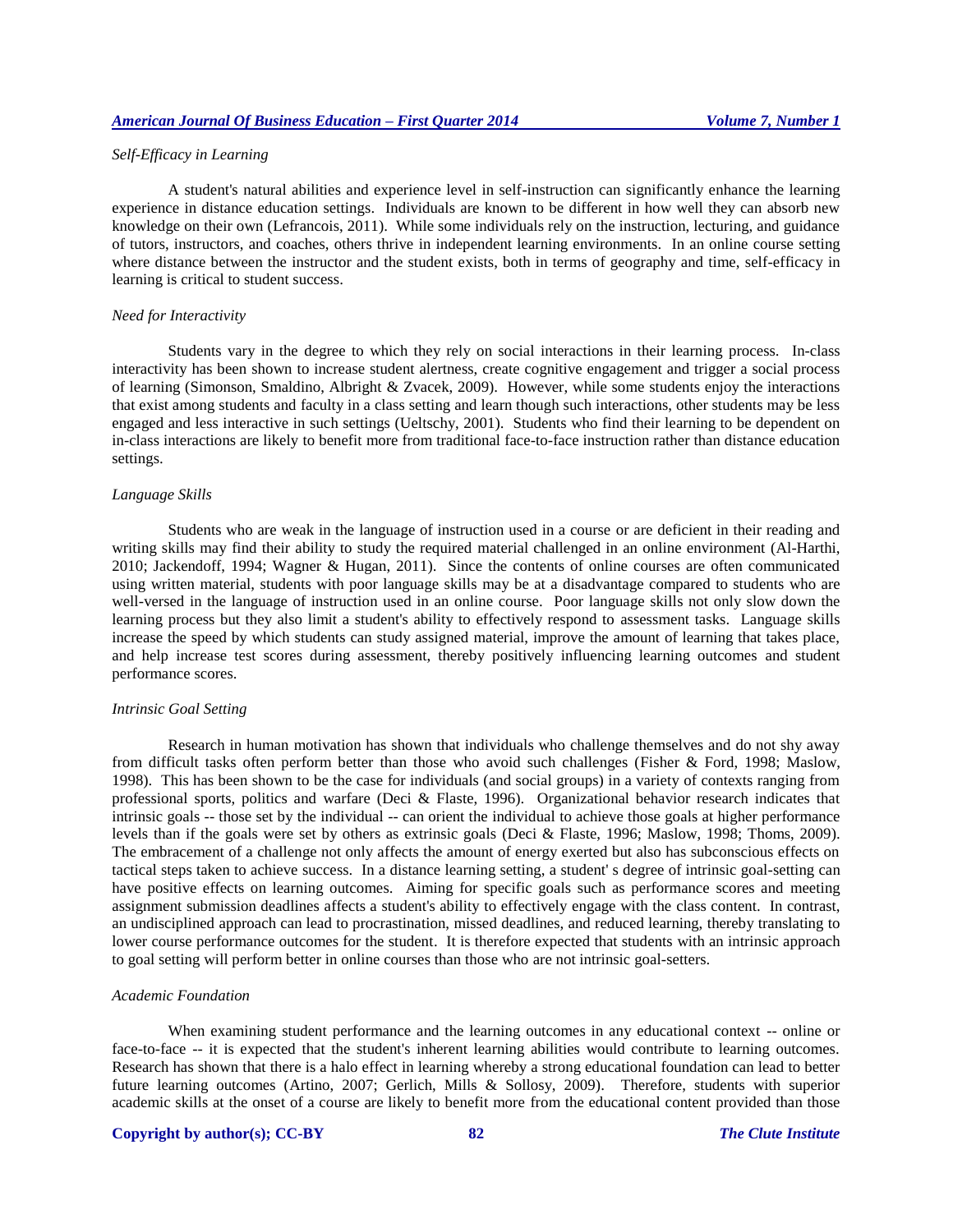students who lack the necessary foundations. This halo effect may become more pronounced in online settings where limited access to in-person resources for addressing base knowledge deficiencies exist. It is therefore expected that students with superior academic backgrounds would continue to outperform the rest of the students in an online course setting.

While some of the student characteristics discussed above are expected to influence learning outcomes, the degree by which they exert such influence is unknown. In the next section an empirical test of the predictive strength of the above relationships in determining student performance will be conducted. The effects of the above factors as well as additional student characteristics will be explored and contrasted between two online business courses.

# **METHODOLOGY**

#### **Data Collection**

In order to measure the effects of learning preferences and student characteristics on course performance, a questionnaire consisting of several multi-item scales was developed. Measures of self-discipline, need for interactivity, intrinsic goal setting, academic self-efficacy and language skills were obtained. In addition, to quantify the learning outcome for each student, end-of-semester course grades were tabulated. This enabled an empirical examination of the link between various student characteristics and learning outcomes as measured by the letter grade issued to the student. The data were collected from 272 students enrolled in nine different course sections of two marketing courses. Four (4) of these sections consisted of students in Marketing Research and the remaining 5 were sections in the Marketing of Financial Services course. All sections were offered at a university located in Northeastern United States and were taught by the same instructor.

The questions in the questionnaire and the data collection procedures were adopted from previous research studies (Daymount & Blau, 2008; DeTure, 2004; Fisher & Ford, 1998; Gerlich, Mills & Sollosy, 2009; Wagner & Hugan, 2009) and are listed in Appendix A. The wording of the questions was prescreened through a peer review process engaging two online instructors and modified to fit the specific context of the online courses being examined. In addition to the questionnaire items described above, several demographic questions were asked. These included the student's age, undergraduate grade point average (GPA), number of children living at home, student status and number of years of work experience. To further refine question wording and questionnaire flow, a pre-test with 17 MBA students was conducted. The pre-test helped improve the clarity of specific questions.

Of the 272 collected responses, 132 were from the Marketing Research course sections and 140 from the Marketing of Financial Services course sections. Consistent with earlier research (Daymount & Blau, 2008; DeTure, 2004; Fisher & Ford, 1998; Gerlich, Mills & Sollosy, 2009; Wagner & Hugan, 2009), learning outcomes were measured by examining student performance. In this analysis the letter grade of the student at the end of the course was used as the performance measure. The average age of the students was 29.4, average GMAT entrance score was 600, average undergraduate GPA 3.32 (out of 4), and the average number of years of full-time work experience was 6.56. Sixty eight percent (68%) of the sample worked full-time, 17% had children living at home, and 56% were male. The above figures closely resemble the underlying characteristics of the student population at the institution where the data were collected.

#### **Data Analysis**

In order to explore the drivers of student performance, the set of learning preference questions asked from the students were subjected to factor analysis. Five (5) factors were retained through this process, based on the eigenvalues of 1 or higher, accounting for 81% of variations in responses on the various questions. The factor pattern with an orthogonal rotation was then used to interpret the dimensions of students' responses. The rotated factor loadings are shown in Table 1. As can be seen from the table each of the variables load on specific factors related to the underlying student learning characteristics discussed earlier.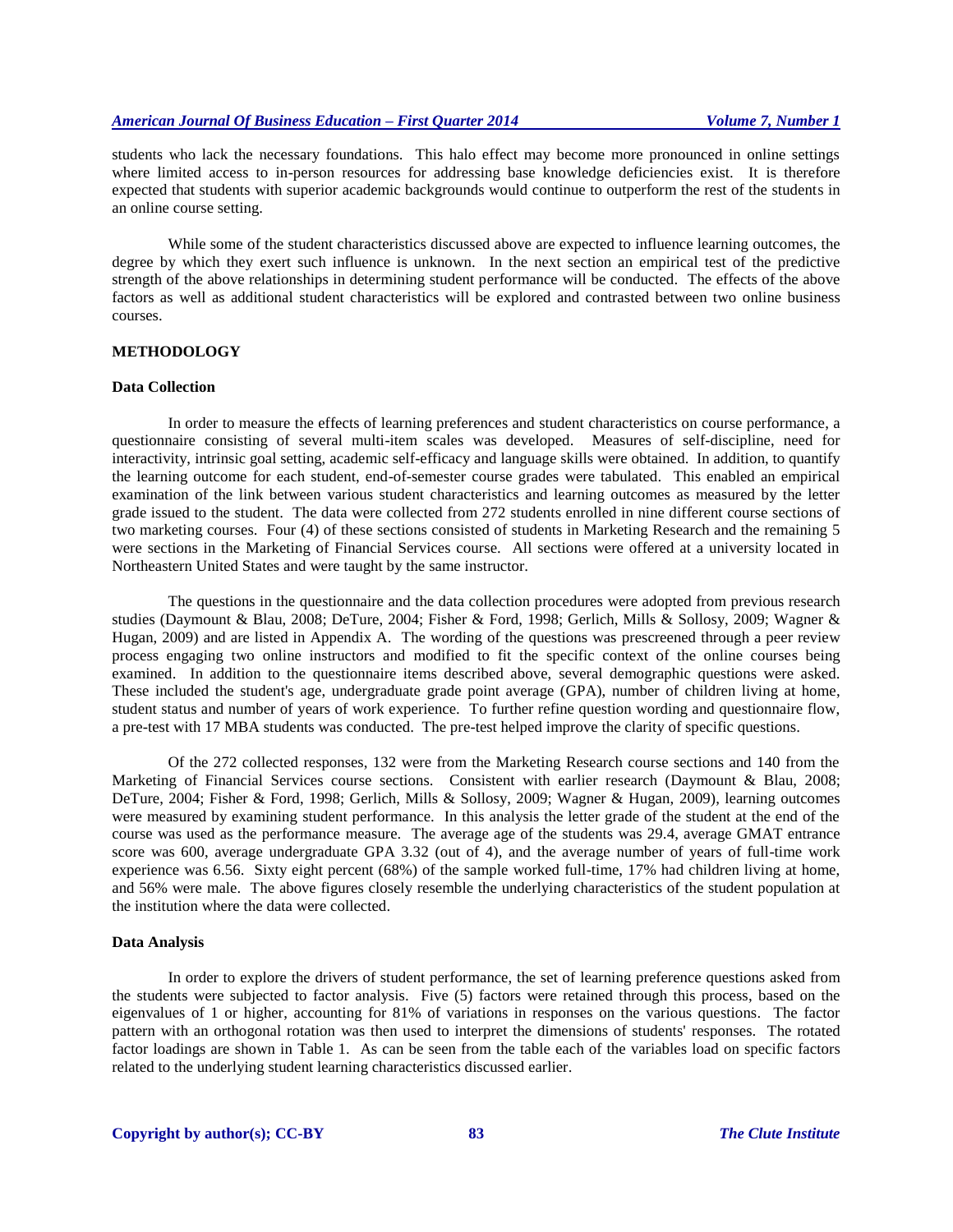The variables that load high on Factor 1 relate to students' lack of motivation and drive and will therefore be referred to as 'lack of intrinsic goals.' Factor 2 relates to students' comfort and experience level with the English language and is therefore labeled 'language skills.' Factor 3 relates to measures of self-discipline such as meeting deadlines and as such this factor is labeled 'self-discipline.' Variables loading high on Factor 4 relate to students' ability to learn on their own and this factor is therefore labeled 'academic self-efficacy.' Factor 5 relates to students' need for classroom interaction. The variables that load on this factor address students' need for classroom discussions and interactivity and this factor will therefore be referred to as 'need for face-to-face interactivity' in the balance of the paper.

For each student, factor scores for the five factors outlined in Table 1 were produced. The factor scores alongside the demographic characteristics were then used as predictors of course performance. Binary logistic regression was used, whereby the factor scores and demographic measures were used as predictors and the dependent variable was whether or not the student received a grade of A in the course. Two separate logistic regression analyses were conducted, one for the students in the Marketing Research course and one for the students in the Marketing of Financial Services course. This enables the examination of variations in the predictive relationships being examined, and contrasting the drivers of course performance between the two courses. This analysis is shown in Table 2.

| ruon 11 - Recor du ueun e or den reporteu meusure.                     |                 |                 |            |            |            |
|------------------------------------------------------------------------|-----------------|-----------------|------------|------------|------------|
|                                                                        | <b>Factor 1</b> | <b>Factor 2</b> | Factor 3   | Factor 4   | Factor 5   |
| I am good at balancing multiple responsibilities under time pressure.  | $-0.19677$      | 0.44451         | 0.14598    | 0.45904    | $-0.02642$ |
| I like others to set deadlines for me.                                 | 0.13473         | 0.00225         | $-0.29068$ | $-0.37492$ | $-0.13875$ |
| I am a self-disciplined person.                                        | $-0.15985$      | 0.39971         | 0.55686    | 0.36713    | 0.01919    |
| I often delay working on assignments until the last minute.            | 0.09978         | $-0.04949$      | $-0.87297$ | 0.04542    | 0.13521    |
| I often complete projects ahead of time.                               | 0.03101         | $-0.00052$      | 0.85712    | 0.09537    | $-0.06147$ |
| Classroom discussions with other students are critical to my learning. | 0.02036         | 0.04086         | $-0.04617$ | $-0.13828$ | 0.83598    |
| Lively classroom discussions are essential to my learning experience.  | 0.01354         | 0.03170         | $-0.09596$ | $-0.10583$ | 0.85054    |
| I choose courses based on how easy the professor is known to be.       | 0.82340         | 0.07356         | $-0.05326$ | $-0.11999$ | $-0.06689$ |
| I prefer taking classes that are easy.                                 | 0.81073         | 0.04300         | $-0.05324$ | $-0.10779$ | $-0.06740$ |
| I believe online classes are supposed to be easy.                      | 0.66169         | $-0.22888$      | $-0.04488$ | 0.02766    | 0.28028    |
| I learn well on my own.                                                | $-0.09303$      | 0.12955         | $-0.01412$ | 0.72764    | $-0.33399$ |
| I can easily learn new things just by reading.                         | 0.02036         | $-0.11882$      | $-0.00665$ | 0.79519    | $-0.13324$ |
| English is my first language.                                          | $-0.00113$      | 0.83636         | $-0.00032$ | $-0.08257$ | $-0.03754$ |
| Most of my undergraduate courses were taught in English.               | 0.04476         | 0.83972         | 0.02984    | 0.05183    | 0.10290    |

|  |  | Table 1: Factor Structure of Self-Reported Measures |  |  |  |
|--|--|-----------------------------------------------------|--|--|--|
|--|--|-----------------------------------------------------|--|--|--|

Note: A factor loading of 0.6 or higher was used to interpret the factors.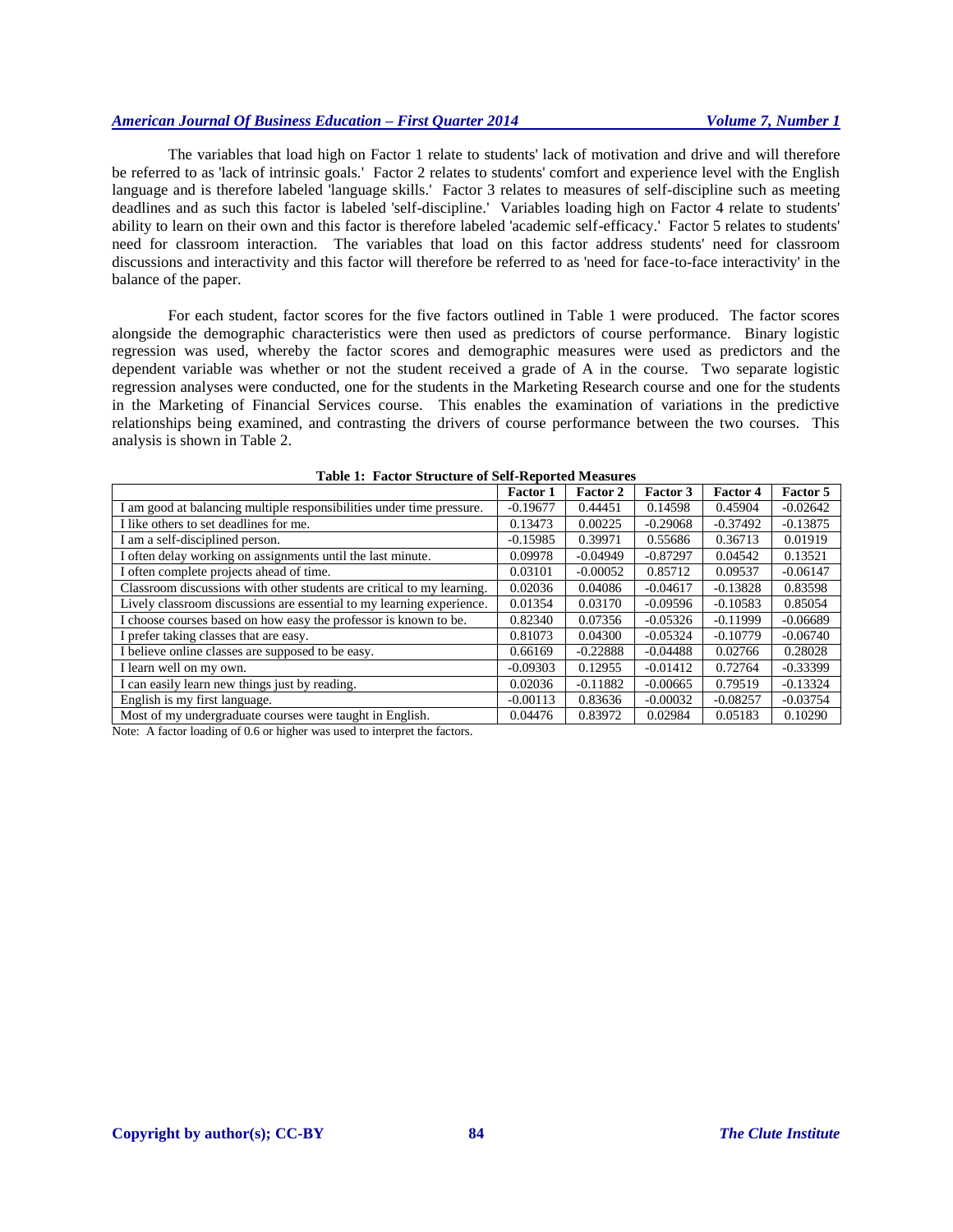|                                                                            | <b>Marketing Research</b> | <b>Marketing Financial Services</b> |
|----------------------------------------------------------------------------|---------------------------|-------------------------------------|
|                                                                            | $-6.6210$                 | $-2.6017$                           |
| Intercept                                                                  | (4.7419)                  | (4.6620)                            |
|                                                                            | 0.2748                    | 0.2670                              |
| Lack of intrinsic goals                                                    | (0.2303)                  | (0.2265)                            |
| Language skills $†$                                                        | $0.8232$ ***              | 0.1124                              |
|                                                                            | (0.2993)                  | (0.2556)                            |
|                                                                            | $0.5230**$                | $0.5091**$                          |
| Self-discipline                                                            | (0.2494)                  | (0.2420)                            |
| Academic self-efficacy                                                     | $0.4588*$                 | $-0.1028$                           |
|                                                                            | (0.2563)                  | (0.2327)                            |
| Need for face-to-face interactivity <sup>†</sup>                           | $-0.0597$                 | $-0.4931$ **                        |
|                                                                            | (0.2209)                  | (0.2417)                            |
| Number of years of full-time work experience                               | $-0.0641$                 | 0.0481                              |
|                                                                            | (0.1180)                  | (0.1198)                            |
| Full-time student status (yes = 1, no = 0) <sup><math>\dagger</math></sup> | $0.2385**$                | 0.1484                              |
|                                                                            | (0.1148)                  | (0.1118)                            |
| Age                                                                        | 0.0873                    | $-0.1445$                           |
|                                                                            | (0.0942)                  | (0.0956)                            |
| Number of hours of work/volunteering per week                              | $-0.0152$                 | 0.00860                             |
|                                                                            | (0.0190)                  | (0.0156)                            |
| Gender (male = 1, female = 0)                                              | $-0.4156$                 | 0.8661                              |
|                                                                            | (0.4899)                  | (0.5704)                            |
| GMAT score upon entry to the MBA program                                   | $-0.00202$                | 0.00402                             |
|                                                                            | (0.00410)                 | (0.00466)                           |
| Undergraduate Grade Point Average (GPA) <sup>†</sup>                       | $1.6614$ ***              | 0.4508                              |
|                                                                            | (0.7057)                  | (0.6375)                            |

|  | Table 2: Logistic Regression Analysis Results for Course Performance |
|--|----------------------------------------------------------------------|
|--|----------------------------------------------------------------------|

\* indicates  $p < 0.1$ ; \*\* indicates  $p < 0.05$ ; \*\*\* indicates  $p < 0.01$ . † indicates that the parameter estimates are different between the two courses, at the p < .05 level. Note: Top numbers are coefficient estimates, and numbers in parentheses are standard errors of estimates

Both logistic regression results are statistically significant. The logistic regression for the Marketing Research course is significant at the  $p < 0.03$  level (AIC = 160.2) and for the Marketing of Financial Services course at the  $p < 0.02$  level (AIC = 149.7). As can be seen from Table 2, for the Marketing Research course, language skills, self discipline, academic self-efficacy, full-time student status, and undergraduate GPA influence student performance. Self-discipline has a positive effect on course performance  $(p < .05)$  as does academic self-efficacy  $(p < 0.1)$ . As discussed earlier, these student characteristics are expected to help students navigate the challenges of the isolated environment of online courses.

In addition what students bring to the Marketing Research course in terms of their backgrounds can affect their course grades. This is evident by the positive effects found for language skills and for undergraduate GPA, both of which are highly significant  $(p < .01)$ . This result concurs with discussions presented earlier regarding the positive effects of a stronger academic foundation on student ability to benefit from course content, and is also consistent with earlier research finding (e.g., Artino, 2007; Gerlich, Mills & Sollosy, 2009). Language skills are especially relevant in this course as many of the student projects involving qualitative marketing research and questionnaire design require firm grasp of the English language. Furthermore, for the Marketing Research course full-time student status has a positive effect on course performance  $(p < .05)$ . This suggests that full-time students who may be able to dedicate more time and effort to the course projects in this course are likely to perform better. Given the highly demanding nature of the Marketing Research course this is an expected result.

Of the five factors extracted through the factor analysis, two (lack of intrinsic goals and need for face-toface interactivity) show no effects on student performance in the Marketing Research course  $(p > 0.1)$ . In addition, age, gender and GMAT scores were found to have no effect on student performance in the Marketing Research course. Interestingly, these factors also do not have significant effects in driving student performance in the Marketing of Financial Services course. This finding is consistent with earlier studies that suggest, that online course performance is unaffected by student age and gender (Daymont & Blau, 2008; Dutton, Dutton & Perry, 2002; Friday, Friday-Stroud, Green & Hill, 2006; Gerlich, Mills & Sollosy, 2009).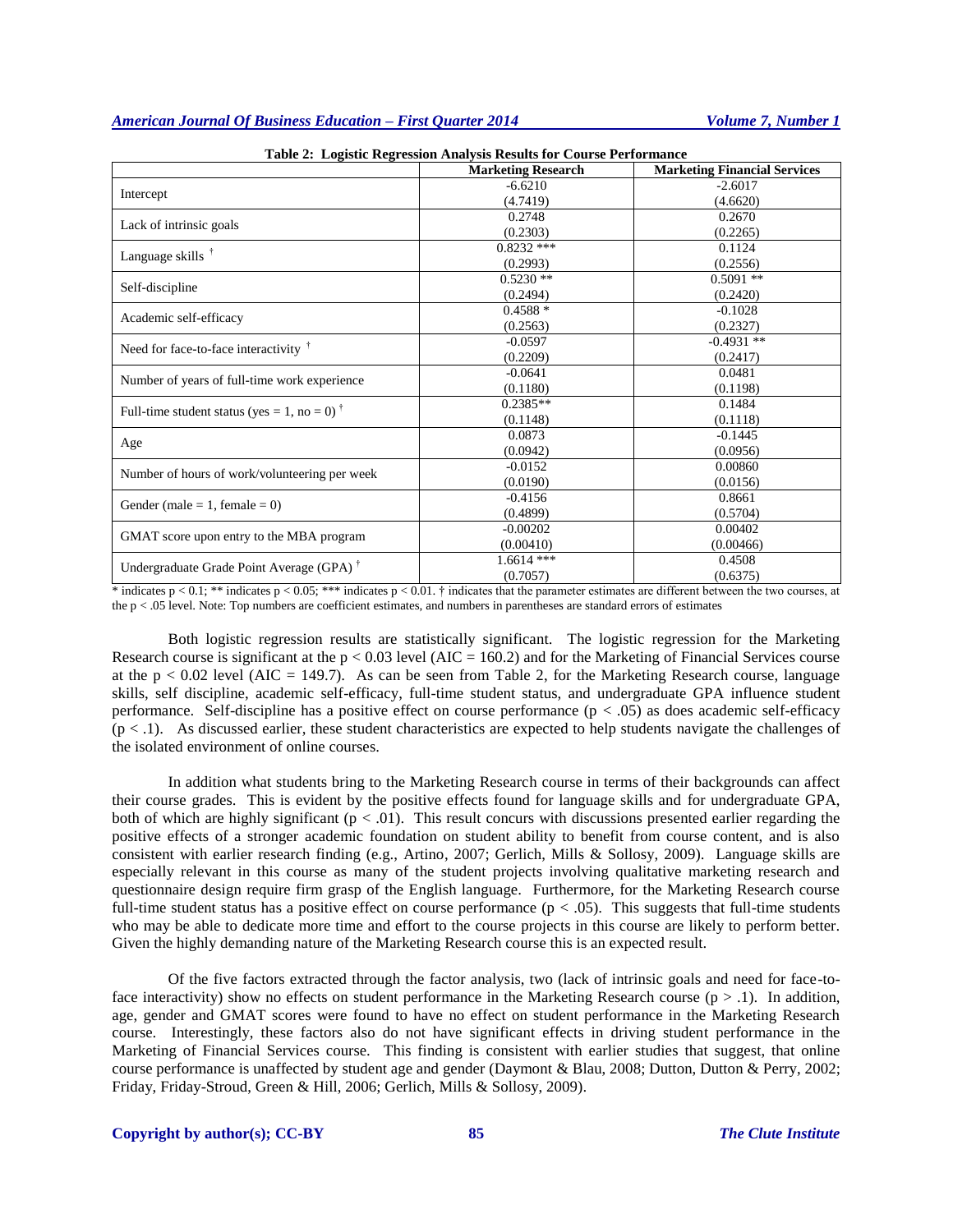Furthermore, the drivers of course grades can be contrasted between the Marketing of Financial Services course and the Marketing Research course. For example, while self-discipline has similar effects on course performance in both courses, the need for face-to-face interactivity can be a determent in the Marketing of Financial Services course. This suggests that students who value in-class face-to-face instruction may find the online instructional environment less conducive to their learning in this course. In addition, language skills which are of great significance in the Marketing Research course -- due to tasks related to qualitative data collection and questionnaire design projects -- do not have as great an impact in the Marketing of Financial Services course. This suggests that students who may lack English language skills -- most likely international students -- will not be at a disadvantage in the Marketing of Financial Services course, whereas their performance may suffer in the Marketing Research course due to lack of language skills. In addition, when contrasting the two courses, for the Marketing of Financial Services course, the effects of full-time student status and undergraduate GPA dissipate.

The specific contrasts outlined above between the two courses are all significant at the  $p < .05$  level and highlight the fact that the drivers of student performance in a course can be different from one course to the next. This observation highlights the need to calibrate the predictive framework independently for each course (and possibly even for each instructor) in order to gain an accurate understanding of what factors contribute to student performance, and which factors hinder it. Knowledge of this relationship can guide both the faculty and the students to recognize the learning opportunities and challenges that may lay ahead in a given course, and to appreciate that these relationships will not be identical -- both in terms of magnitude and directionality -- across different course offerings.

# **A Framework for Predicting Student Performance**

The results presented in this paper indicate that students' self-reported measures of their learning preferences and their demographics characteristics can serve as good predictors of their performance in online marketing courses. This is an important finding on many grounds. For the individual student, advanced knowledge of the degree by which his learning habits may inhibit or facilitate learning in a given course can serve as a decision criterion in deciding on which courses to register for. To the educational institution, advanced knowledge of a student's ability to succeed in an online learning environment would enable optimal allocation of students to distance versus face-to-face classes, to maximize learning outcomes while reducing the pressures of student load on constrained enrollment capacity often associated with distance learning course offerings. To the online instructor, advanced knowledge of the online learning capabilities of her students would help her in making adjustments in the delivery of the course to enhance student learning outcomes. For example, if an instructor recognizes that a large proportion of her online class is in need of increased interactivity, the format of the course can be modified from a pure online format to a hybrid form of delivery whereby some combination of distance delivery and web-based live class meetings is used.

As outlined in Figure 1, and as demonstrated empirically in this paper, the process of identifying sources of student performance can be pursued by each individual instructor. In this process a sample of data on students who have already completed the course would be used. The utilized data would include students' self-reports of their learning habits and their grades at the end of the course. Instructors can choose to utilize some of the questionnaire items used in this paper, or to expand or replace them as they see fit, to match the nature of their teaching methods.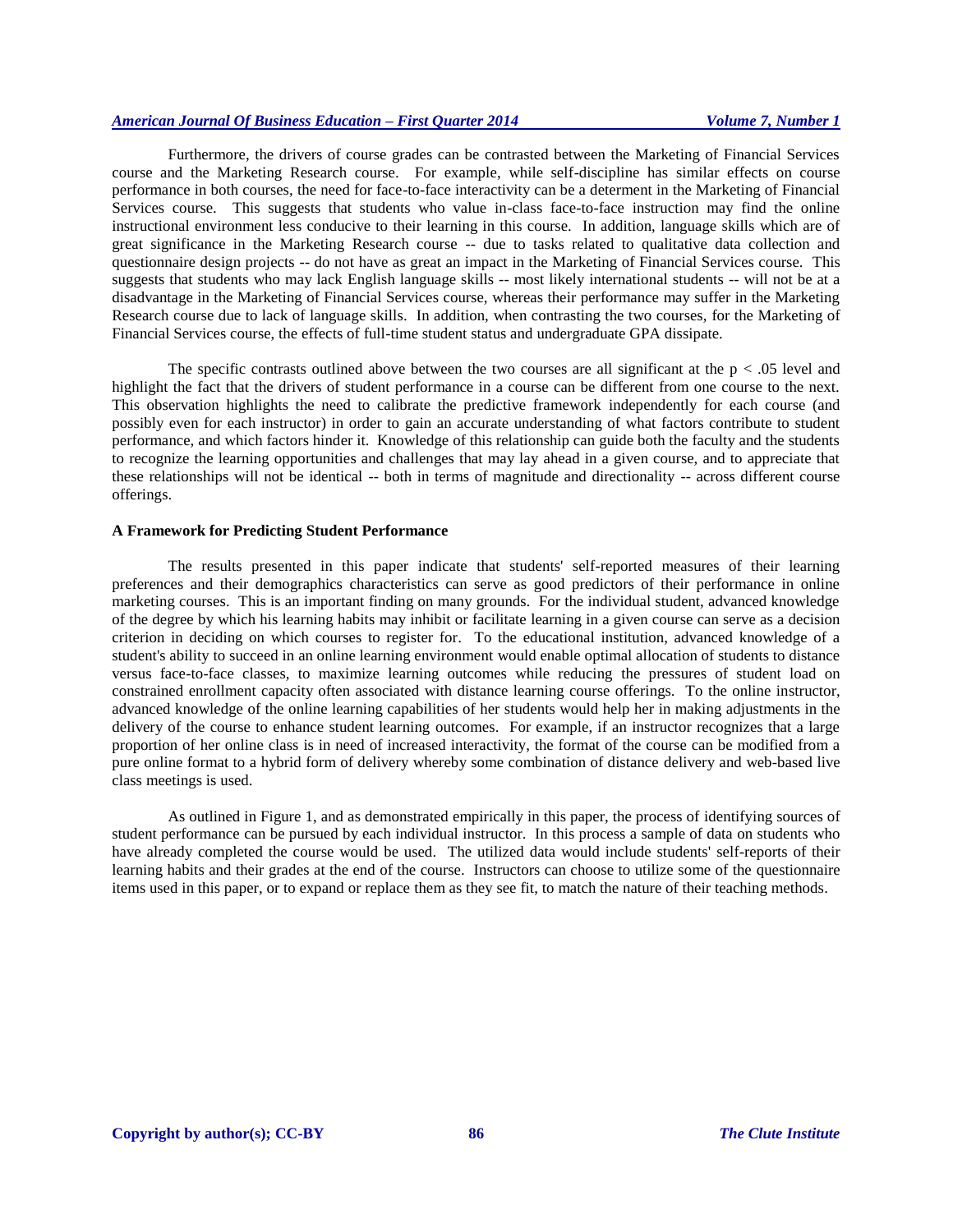

**Figure 1: Process of Predicting End-of-Semester Grades Based on Self-Reported Measures**

These measures would then be used to develop a factor structure which characterizes the underlying aspects of students' learning approaches and other student characteristics. The factor scores emerging from this analysis alongside the student background data can be used in a predictive modeling framework to develop an understanding of the drivers of learning outcomes. The information obtained from this analysis can then be communicated to new students on what characteristics are needed to achieve high performance levels in a given course. If an incoming student recognizes that a particular online course is demanding certain aspects of learning that are weak in him, the student can then anticipate some difficulty in completing the course requirements and may need to consider other online instructors or other course delivery formats.

Therefore, the formal measurement of students' learning characteristics through surveys administered during pre-registration periods can be used as a predictive input by business schools, online instructors, and students to optimize learning outcomes. Even in cases where due to time or resource constraints, no formal questionnaires can be administered to every student, making students aware of what general student characteristics contribute to or inhibit academic performance in a given online class can be highly informative to them. Clearly, the earlier this information is revealed to the student, the more quickly corrective measures such as changing course sections or switching to traditional modes of learning could take place. It is therefore important that this approach be used during the pre-registration period or the first few weeks of class to provide students the time necessary for adjusting their course schedules.

#### **FUTURE RESEARCH**

Research on the drivers of business students' performance in distance learning contexts can be expanded in many different directions. One of the most significant questions in this area is regarding the existence of student segments based on their studying habits. In other words, is it possible to group online business students into different groups with common approaches to learning? Answering this question could help instructors better address the varying needs of their online students, and it may also help business schools develop segment-based approaches to their online course offerings, within and beyond marketing. Additional research can focus on the impact of students' lifestyle and psychographic measures in the learning process. While the measures used in this paper focused purely on students' learning characteristics, other psychological measures and academic aptitude scores may improve the predictive ability of the proposed framework. In addition, the role of students' past experiences with distance learning environments, as for example measured by the number of online courses taken in the past, could help improve our understanding of student performance and shed new light on the evolutionary process students may undergo as they become more exposed to distance education options.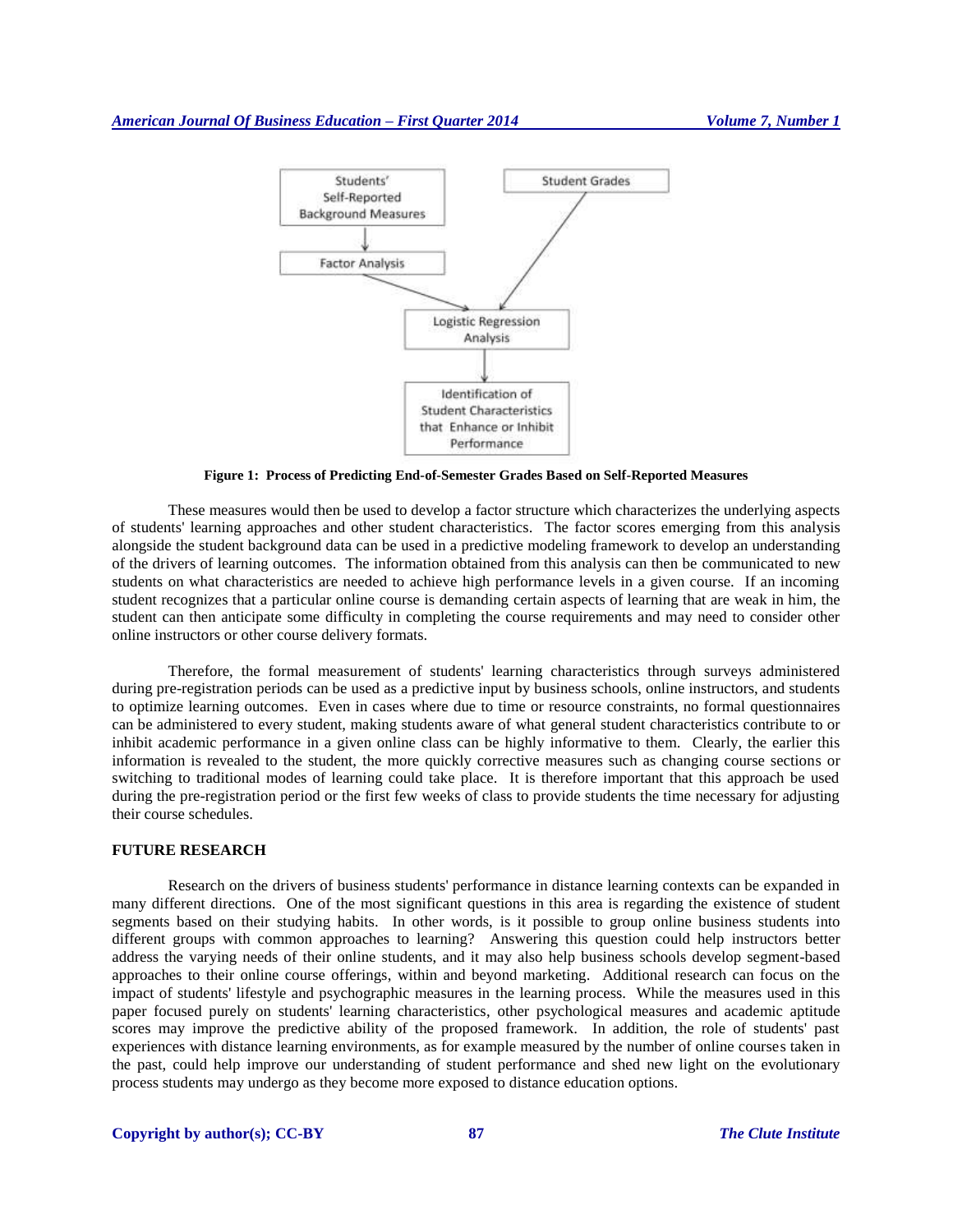Future research can also expand this work in the context of various business courses. For example, one could examine the links between performance, student demographics and learning preferences in other courses which are integral to business education. Variations may be expected to exist on various points on the qualitativeto-quantitative spectrum, whereby some courses could be better candidates for such a predictive framework. In addition, contrasting the drivers of course performance in online versus face-to-face classes can help business faculty gain a better understanding of how to optimize learning outcomes as schools gradually transition to the distance learning platform. Furthermore, while the focus of this study was MBA students, examining how drivers of student performance may vary between undergraduate and graduate business courses may be a fruitful line of inquiry for future research. Research can also examine the role of the instructor's teaching style in influencing the students' learning habits, and the possible interactions that may exist between these two constructs in driving learning outcomes. For example, some instructors may be highly demanding in terms of the number of deliverables and assignment deadlines, thereby increasing the influence of student self-discipline on performance scores. For an instructor, knowing what aspects of her students' approach to learning match her online teaching approach, could help her focus on those elements of teaching that are most beneficial to the students.

#### **CONCLUSION**

In this paper we have demonstrated that self-reported measures provided by business students at the onset of the course regarding their online learning preferences can be used as predictors of their course performance upon completion of the course. Knowledge of this predictive relationship can aid the student make corrective measures or seek other modes of learning, if needed. This knowledge can help a distance educator adjust her teaching methods during a given semester or gradually over an extended period of time, and can also aid business schools in navigating their student enrollments toward course offerings that best match their students' individual backgrounds and learning preferences. While such a navigational task may be an administrative challenge, if deployed during the pre-registration period or early days of the semester, it would enable students to seek course offerings that are optimal matches for them and enhance their educational experience. By doing so, learning outcomes in many institutions can be improved, and it is therefore hoped that the framework presented in this paper inspires distance educators in business schools to apply a similar approach to helping their students reach higher levels of academic performance.

# **AUTHOR INFORMATION**

**Hooman Estelami** is Professor of Marketing and Director of Blended and Distance Learning at the Graduate School of Business, Fordham University, 113 West  $60<sup>th</sup>$  Street, New York, NY 10023; (212)636-6296. E-mail: [estelami@fordham.edu](mailto:estelami@fordham.edu)

# **REFERENCES**

- 1. Alharthi, A. S. (2010). Learner self-regulation in distance education: A cross-cultural study. *American Journal of Distance Education, 24*(3), 135-150.
- 2. Allen, E. I., & Seaman, J. (2011). *Going the distance: Online education in the United States.* Boston: The Sloan Consortium.
- 3. Allen, E. I., & Seaman, J. (2008). *Staying the course: Online education in the United States.* Boston: The Sloan Consortium.
- 4. Artino, A. Jr. (2007). Self-regulated learning in online education: A review of the empirical literature. *International Journal of Instructional Technology and Distance Learning, 4*(6), 3-18.
- 5. Buhagiar, T., & Potter, R. (2010). To stream or not to stream. *Journal of Instructional Pedagogies*, *3*(Jun 2010), 1-6.
- 6. Cockerill, I. M., Pyle, H. J., & Read, S. (1996). The self-efficacy/self-esteem relationship in sport and at work. *Journal of Workplace Learning, 8*(4), 19-23.
- 7. Curran, V. C. (2008). Online learning and the university. In W.J. Bramble & S. Panda (eds.). *Economics of distance and online learning: Theory, practice and research* (pp.26-51). New York: Routledge.
- 8. Daymount, T., & Blau, G. (2008). Students Performance in online and traditional sections of an undergraduate management course. *Institute of Behavioral and Applied Management*, 275-294.

#### **Copyright by author(s)[; CC-BY](http://creativecommons.org/licenses/by/3.0/) 88** *[The Clute Institute](http://www.cluteinstitute.com/)*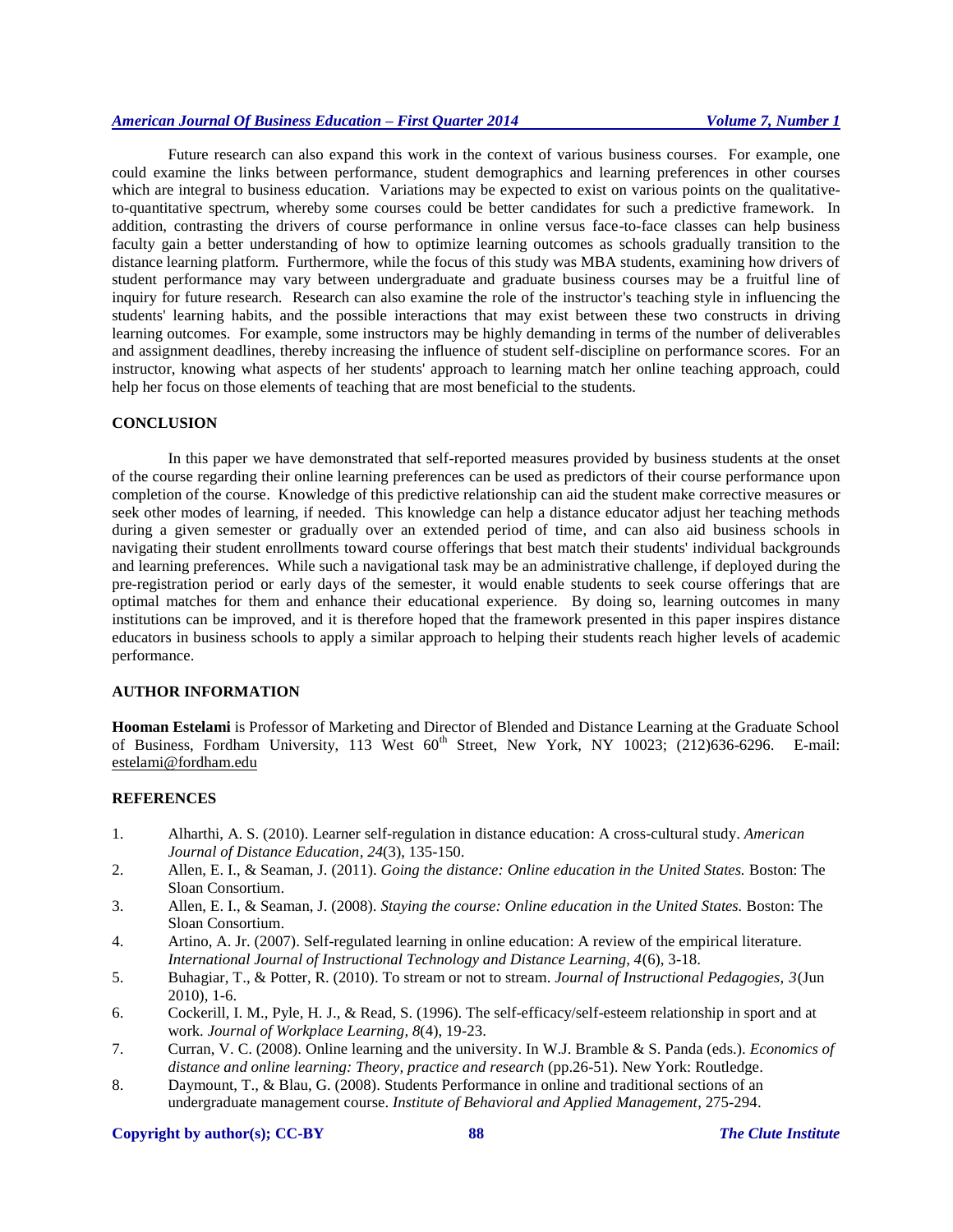- 9. Deci, E., & Flaste, R. (1996). *Why we do what we do: Understanding self-motivation.* London: Penguin Books.
- 10. DeTure, M. (2004). Cognitive style and self-efficacy: predicting student success in online distance education. *American Journal of Distance Education, 18*(1), 21-38.
- 11. Dutton, J., Dutton, M., & Perry, J. (2002). How do online students differ from lecture students? *Journal for Asynchronous Learning Networks, 6*(1), 1-20.
- 12. Edelson, P. J., & Pittman, V. V. (2008). Historical perspectives on distance learning. In W.J. Bramble & S. Panda (eds.). *Economics of distance and online learning: Theory, practice and research*. New York: Routledge.
- 13. Edirisingha, P. (2008). Open basic education: organizational structures, costs and benefits. In W.J. Bramble & S. Panda (eds.). *Economics of distance and online learning: Theory, practice and* research (pp. 211-232). New York: Routledge.
- 14. Fisher, S. L., & Ford, K. J. (1998). Differential effects of learner effort and goal orientation on two learning outcomes. *Personnel Psychology, 51*(2), 397-420.
- 15. Friday, E., Friday-Stroud, S. S., Green, A. L., & Hill, A. Y. (2006). A multi-semester comparison of student performance between multiple traditional and online sections of two management courses. *Journal of Behavioral and Applied Management, 8*, 66-81.
- 16. Galloway, L. (1913). The education of employees. *Journal of Accountancy, 15*, 35-52.
- 17. Gaytan, J., & McEwen, B. C. (2007). Effective online instruction and assessment strategies. *American Journal of Distance Education, 21*(3), 117-132.
- 18. Gerlich, N. R., Mills, L. H., & Sollosy, M. (2009). An evaluation of predictors of achievement on selected outcomes in a self-paced online course. *Journal of Research in Higher Education, 4*, 1-14.
- 19. Grandzol, J. R. (2004). Teaching MBA statistics online: A pedagogically sound process approach. *Journal of Education for Business, 80*, 237-244.
- 20. Gundlach, M. J., Martinko, M. J., & Douglas, S. C (2003). Emotional intelligence, causal reasoning and the self-efficacy development process. *International Journal of Organizational Analysis, 11*(3), 229-246.
- 21. Hay, A., Hodgkinson, M., Peltier, J. W., & Drago, W.A. (2004). Interaction and virtual learning. *Strategic Change, 13*, 193-200.
- 22. Hodges, Charles B. (2008). Self-efficacy in the context of online learning environments: A review of the literature and directions for research. *Performance Improvement Quarterly, 20*(3), 7-25.
- 23. Jackendoff, R. (1994). *Patterns in the mind: Language and human nature.* New York: Basic Books.
- 24. Jackson, J. W. (2002). Enhancing self-efficacy and learning performance. *Journal of Experimental Education, 70*(3), 243-254.
- 25. Kolb, D. A. (1976). *The learning style inventory: Technical manual*. Boston, MA: McBer and Company.
- 26. Leasure, A. R., Davis, L. R., & Thievon, S. L. (2000). Comparison of student outcomes and preferences in a traditional versus web-based baccalaureate nursing research course. *Journal of Nursing Education, 39*(4), 149-154.
- 27. Lefrancois, G. R. (2011). *Theories of human learning*. London: Wadsworth Publishing.
- 28. Maslow, A. H. (1998). *Toward a psychology of being.* New York: Wiley.
- 29. Nation's Business (1926). Recent federal trade cases. April, *14*(4), 96.
- 30. Popvich, C. J., & Neel, R. E. (2005). Characteristics of distance education programs at accredited business schools. *American Journal of Distance Education, 19*(4), 229-240.
- 31. Priluck, R. (2004). Web-assisted courses for business education: An examination of two sections of principles of marketing. *Journal of Marketing Education, 26*(2), 161-173.
- 32. Rovai, A. P., Ponton, M. K., & Baker, J. D. (2008). *Distance learning in higher education.* New York: Teachers College Press.
- 33. Russell, T. L. (1999). *The no significant difference phenomenon.* Chapel Hill: Office of Instructional Telecommunications, North Carolina State University.
- 34. Silver, H., Strong, R., & Perini, M. (2000). *Integrating learning styles and multiple intelligences.* Alexandria, VA: Association for Supervision and Curriculum Development.
- 35. Simonson, M., Smaldino, S., Albright, M., & Zvacek, S. (2009), *Teaching and learning at a distance: Foundations of distance education.* Boston: Pearson Education.
- 36. Staples, S. D., Hulland, J. S., & Higgins, C. A. (1999). A self-efficacy theory explanation for management of remote workers in virtual organizations. *Organization Science, 10*(6), 758-776.

#### **Copyright by author(s)[; CC-BY](http://creativecommons.org/licenses/by/3.0/) 89** *[The Clute Institute](http://www.cluteinstitute.com/)*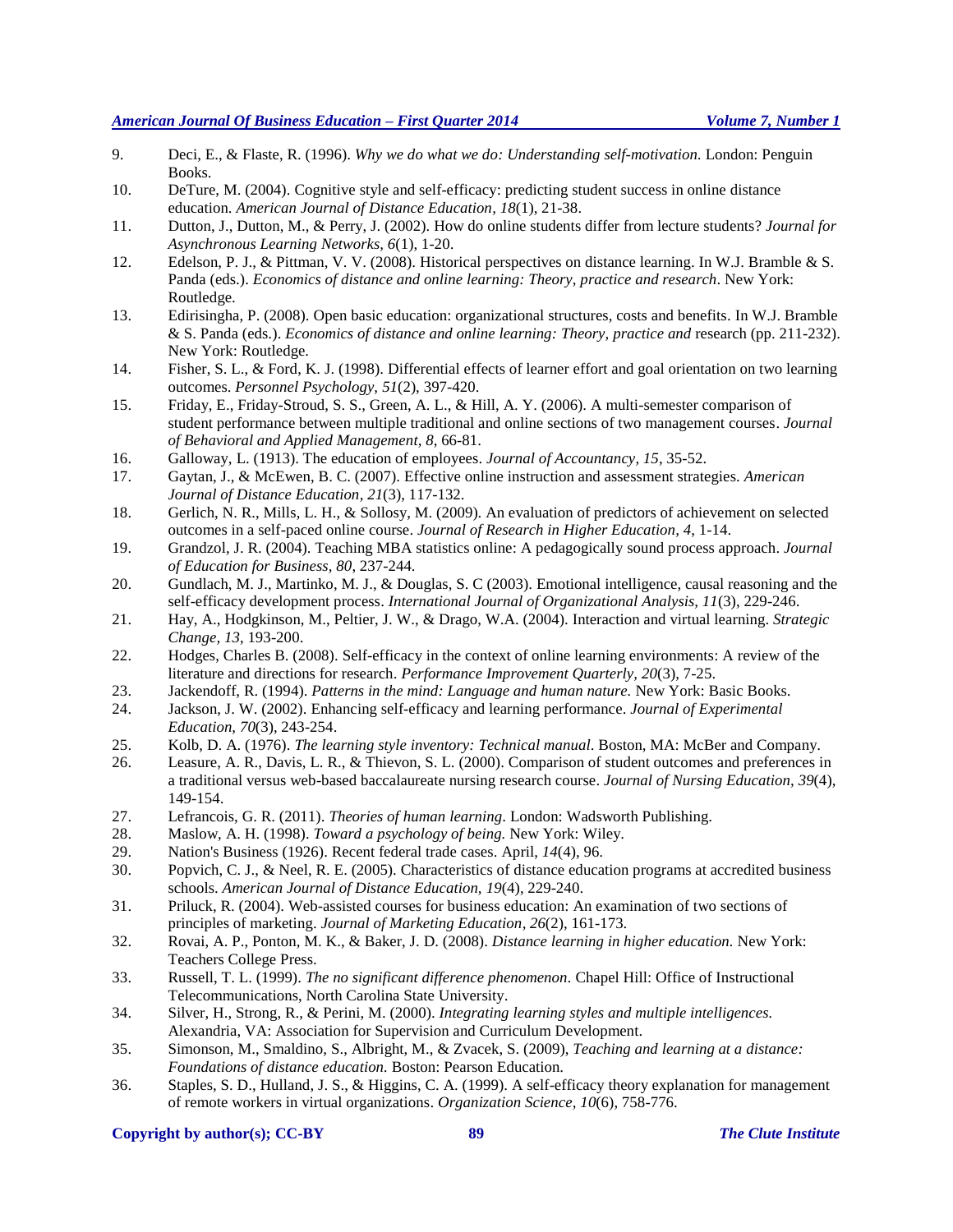- 37. Svinicki, M. D., & Dixon, N. M. (1987). The Kolb Model modified for classroom activities. *College Teaching, 35*(4), 141-148.
- 38. Sweeney, J. C., & Ingram, D. (2001). A comparison of traditional and web-based tutorials in marketing education: An exploratory study. *Journal of Marketing Education, 23*(1), 55-62.
- 39. Swiggett, G. L. (1915). Foreign trade education. *Nation's Business, 3*(3), 19-20.
- 40. Thomas, K. W. (2009), *Intrinsic motivation at work: What really drives employee engagement.* Berrett-Koehler Publishers.
- 41. Ueltschy, L. C. (2001). An exploratory study of integrating interactive technology into the marketing curriculum. *Journal of Marketing Education, 23*(1), 63-72.
- 42. Wadsworth, L., Husman, J., Duggan, M. A., & Pennington, M. (2007), Online mathematics achievement: Effects of learning strategies and self-efficacy. *National Journal of Developmental Education, 30*(2), 6-14.
- 43. Wagner, R., & Hugan, J. (2011). Relative performance of english second language students in accounting courses. *American Journal of Business Education, 4*(5), 31-38.
- 44. Wynd, W., & Bozman, C. (1996). Student learning style: A segmentation strategy for higher education. *Journal of Education for Business, 71*(4), 232-241.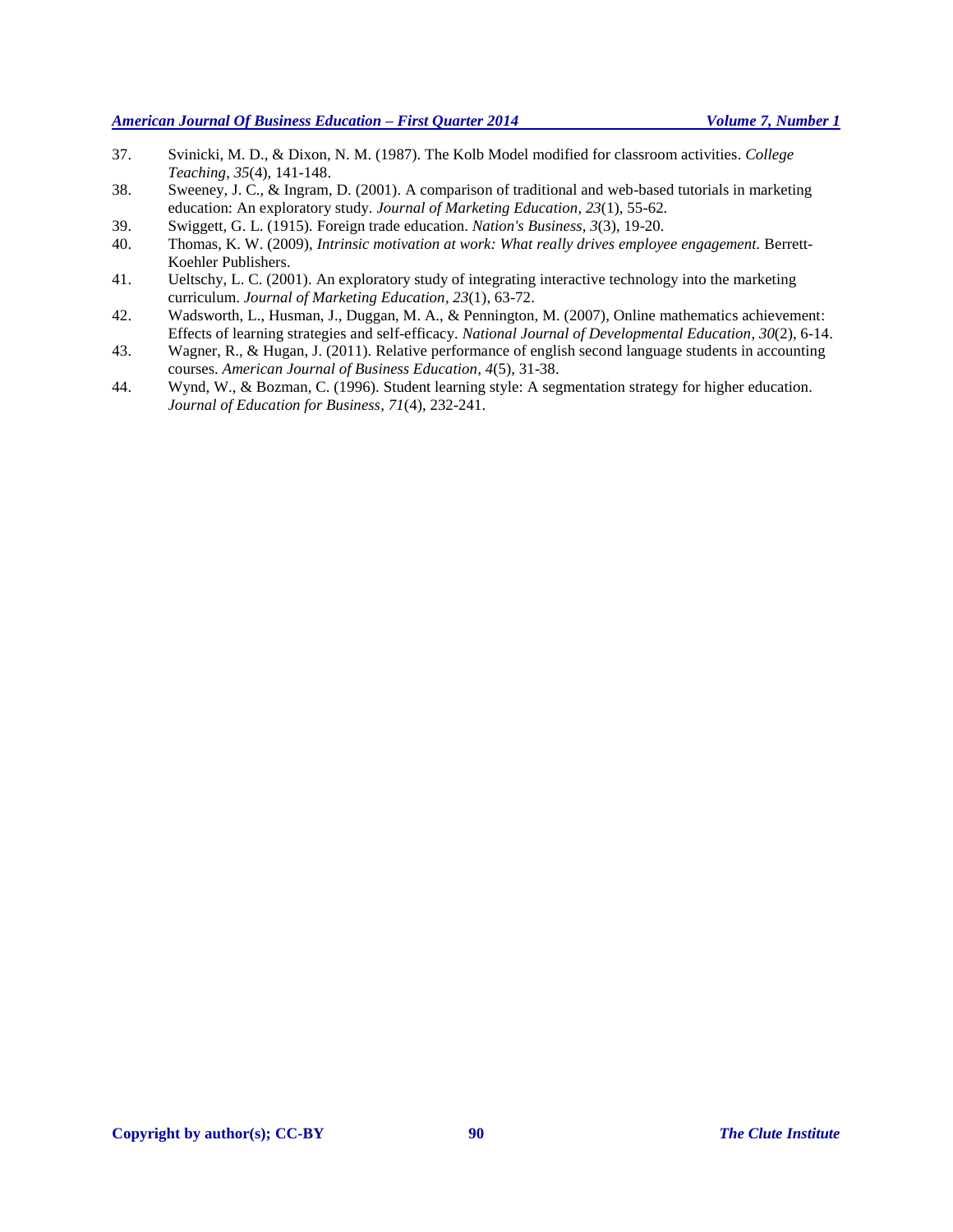# **APPENDIX:**

# **Survey Questions**

| <b>Learning Preferences:</b> *                                                                                           |
|--------------------------------------------------------------------------------------------------------------------------|
| I am good at balancing multiple responsibilities under time pressure.                                                    |
| I like others to set deadlines for me.                                                                                   |
| I am a self-disciplined person.                                                                                          |
| I often delay working on assignments until the last minute.                                                              |
| I often complete projects ahead of time.                                                                                 |
| Classroom discussions with other students are critical to my learning.                                                   |
| Lively classroom discussions are essential to my learning experience.                                                    |
| I choose courses based on how easy the professor is known to be.                                                         |
| I prefer taking classes that are easy.                                                                                   |
| I believe online classes are supposed to be easy.                                                                        |
| I learn well on my own.                                                                                                  |
| I can easily learn new things just by reading.                                                                           |
| English is my first language.                                                                                            |
| Most of my undergraduate courses were taught in English.                                                                 |
| <b>Demographics:</b>                                                                                                     |
| In what age bracket are you?                                                                                             |
| [18-24], [25-29], [30-34], [35-39], [40-44], [45-49], [50-54], [55-59], [60+]                                            |
| During this semester, approximately how many hours a week will you be dedicating to your place of employment, internship |
| or volunteer work?                                                                                                       |
| $[1-10], [11-20], [21-40], [41-60], [60+]$                                                                               |
| In which bracket was your undergraduate GPA?                                                                             |
| [less than 2.0], [2.0-2.4], [2.5-2.9], [3.0-3.4], [3.5-3.7], [3.7-4.0]                                                   |
| What was your highest GMAT score when applying to the MBA program in which you are currently enrolled?                   |
| [less than 500], [500-599], [600-649], [650-699], [700 or higher]                                                        |
| What is your gender?                                                                                                     |
| [Female], [Male]                                                                                                         |
| Current student status:                                                                                                  |
| [Part-time student], [Full-time student]                                                                                 |
| $\ast$ Deepenges were contured using a 5 point Likert seek, renging from "Strongly Disearce" (1) to "Strongly Agree" (5) |

Responses were captured using a 5-point Likert scale, ranging from "Strongly Disagree" (1) to "Strongly Agree" (5)